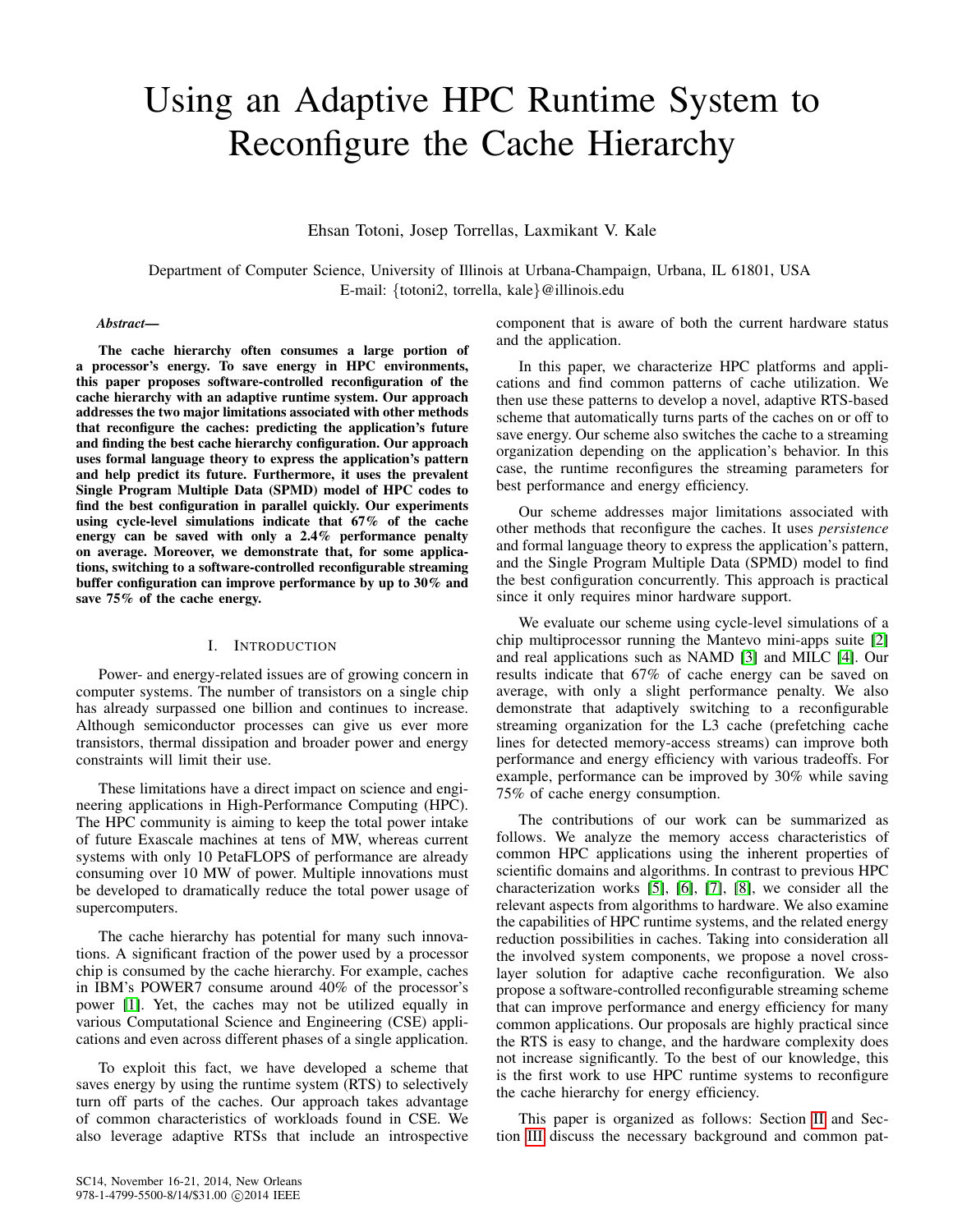terns in HPC applications and architectures. Next, Section [IV](#page-4-0) introduces our RTS-based scheme. Section [V](#page-7-0) explains our evaluation methodology and presents the results of our scheme for cache reconfiguration. Section [VI](#page-8-0) explains our reconfigurable streaming scheme and presents the results and their analysis. Section [VII](#page-9-0) discusses the related work and we conclude the paper in Section [VIII.](#page-10-8)

## *A. Background and Motivation*

Cache reconfiguration (*cache tuning*) has been extensively studied, because of the high energy consumption of caches [\[9\]](#page-10-9), [\[10\]](#page-11-0), [\[11\]](#page-11-1), [\[12\]](#page-11-2), [\[13\]](#page-11-3), [\[14\]](#page-11-4). Dynamic hardware-based methods need to 1) monitor the application to predict the future, and 2) find the best cache configuration effectively. Both of these stages have considerable performance and energy overhead [\[15\]](#page-11-5), eliminating the benefits of reconfiguration. For example, the hardware could monitor some system metrics such as Instructions Per Cycle (IPC) and cache miss rate in a short interval and choose a new configuration. However, there is no guarantee that the interval is representative of the application execution, especially for HPC applications, which typically have long iteration times. In general, phase change detection is known to be challenging. Furthermore, the chosen configuration may not be the best possible, and good design space exploration heuristics are difficult to design for complex modern processors. In Section [VI,](#page-8-0) we analyze a typical case where the miss rate is decreased but the performance is degraded due to different, complex factors of a modern speculative processor. A survey by Zang and Gordon-Ross [\[15\]](#page-11-5) explores the challenges. Because of these issues, these hardware methods have not found their way to modern processors, and some recent processors, such as Angstrom [\[16\]](#page-11-6), rely on software to reconfigure their caches.

Cache reconfiguration by the compiler has also been proposed [\[17\]](#page-11-7), [\[18\]](#page-11-8). Many assumptions are made for the required footprint analysis, such as having only simple nested-loops and affine functions for array indices (only constants and loop index variables are allowed). However, large-scale HPC codes are usually more complicated. Moreover, the hardware complexities mentioned previously can prevent the compiler from choosing good configurations. We argue that the RTS can perform this task much more easily and effectively.

As an example of current practice on modern HPC machines, let us consider the simulations that were used for a recent scientific discovery at Illinois. Researchers used NAMD to simulate an HIV molecular system with 64 million atoms. Considering the maximum possible cache utilization with all the read only data (e.g. structures of atoms) and transient data (multicasts of force calculation results), only about 400 bytes per atom are needed. Therefore, the application uses only 25.6 GB of data in the working set. Note that in NAMD, the main data being updated in each iteration are the position and velocity of the atoms, which need only 48 bytes per atom combined. A typical simulation uses about 4000 Cray-XE nodes of Blue Waters (each containing two AMD Interlagos processors) with a total of 256 GB in L2 and L3 caches. Thus, more than 90% of the cache capacity was not used for the simulation. Each simulation took more than 16 days of wall clock time, which translates to a huge waste of power in the caches. Section [II](#page-1-0) explains why the algorithms of this particular class of HPC applications do not need large caches.

# II. HPC SYSTEMS

#### <span id="page-1-0"></span>*A. Provisioning Practices*

Machines in HPC data centers are used very differently than non-HPC ones. Usually, there is no multi-programming or time-sharing of different jobs. In addition, there is no colocation of different jobs on the same nodes. Therefore, each node is dedicated to a single job at a time.

Furthermore, there is no migration of jobs across nodes. A set of nodes is dedicated to a single job for its entire execution time, which is usually much longer than the execution times of non-HPC jobs. Note that capability supercomputers usually try to run long jobs with large allocations (especially on the full machine) to facilitate new and significant scientific discoveries. On the other hand, non-HPC data centers run short and small jobs (e.g. search queries) that can be migrated using virtual machines. Thus, HPC machines are simpler to analyze and there is much more predictability and persistence in HPC data centers that can be exploited.

The processors in current supercomputers are often commodity chips. The reason is that designing and manufacturing a processor is a large investment that needs larger markets. Thus, most processors used in HPC are designed for commercial workloads in various environments, which can be very different than HPC workloads. This can result in inefficiencies of both power and performance in HPC environments. However, as we demonstrate in this paper, these can be overcome with minor support for HPC.

## <span id="page-1-1"></span>*B. Applications*

Common HPC applications are usually iterative and *persistent*, meaning that their computation and communication patterns tend to persist over time. They perform roughly the same (or very similar, at least from a memory access pattern perspective) computations and communications in each iteration. Each simulation consists of thousands to millions of these iterations (each iteration might be structured and have phases in itself, which is discussed later). For example, to simulate a bio-molecular system (e.g. in NAMD [\[3\]](#page-10-2)), forces need to be integrated for every one (or few) femtosecond(s) of simulated time. Therefore, a one microsecond simulation of a bio-molecular system takes one million iterations. Even though the simulation is dynamic and the molecules and atoms might move across regions, the computations are roughly the same. Thus, many scientific and engineering applications follow the *principle of persistence*. This means that the computation and communication tends to persist or change slowly over time. This principle allows the RTS to predict the future of the application and has led to many successful features, such as measurement-based load balancers [\[19\]](#page-11-9). All the mini-apps in the suite we consider are iterative and highly persistent.

Some HPC applications (e.g. stencils and matrix-vector multiplies) are memory-bound and have lower temporal locality but higher spatial locality than other workloads. This property is studied extensively in the literature [\[5\]](#page-10-4), [\[20\]](#page-11-10), [\[7\]](#page-10-6), [\[8\]](#page-10-7). For example, a sparse matrix vector multiply (SpMV)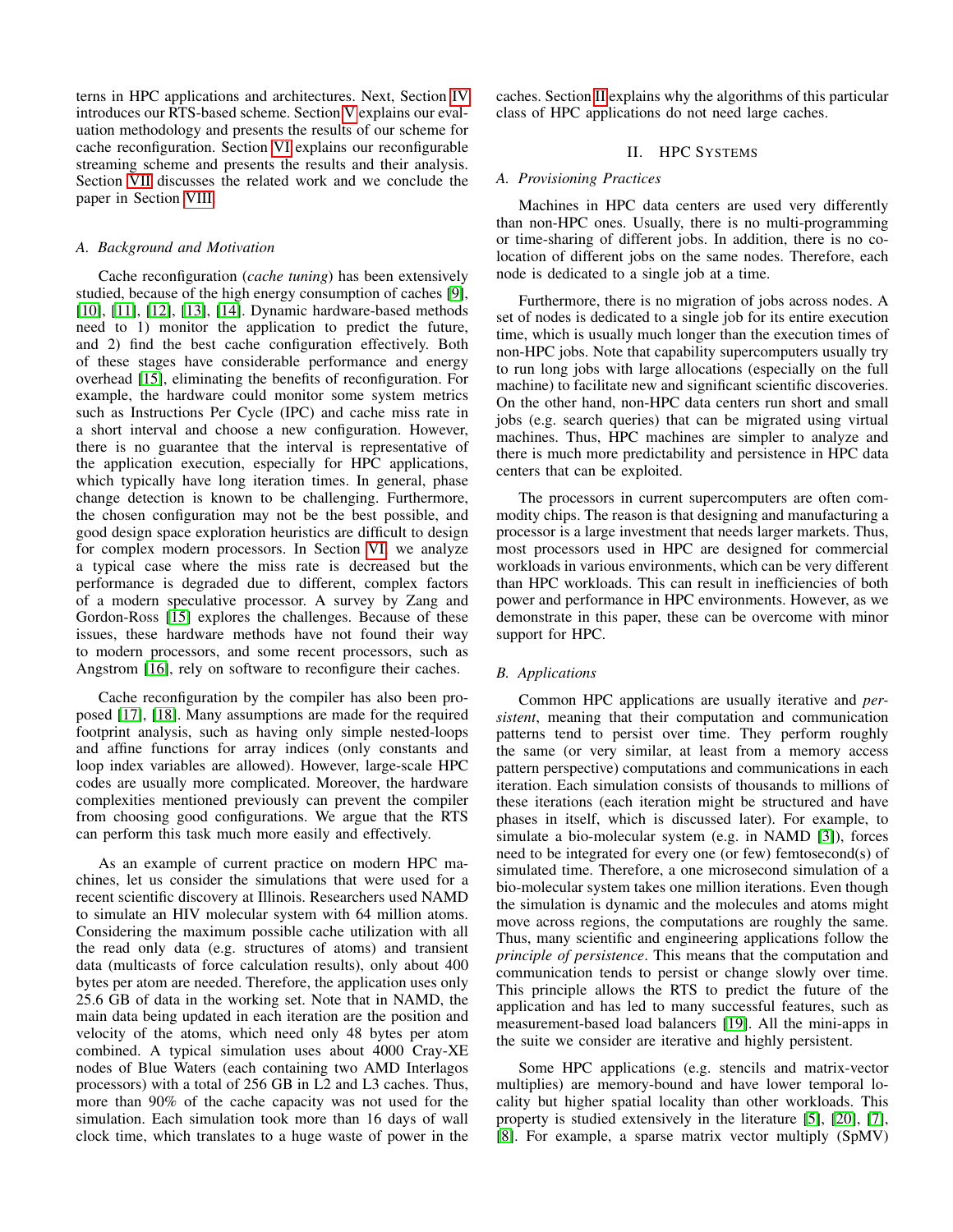kernel sweeps the matrix and vector linearly and there is a high chance of accessing neighboring values. However, if the matrix and vector inputs are larger than the largest cache, the data will not be present in the cache for the next iteration. For example, a physical domain with  $100^3$  $100^3$  grid cells per processor<sup>1</sup> and 240B of data per cell (for different attributes such as velocity, energy, mass, their derivatives, etc.) will occupy 230MB of memory, which should be updated in every iteration.

On the other hand, some applications have high temporal locality as well as spatial locality, but their working set (in typical execution runs) is usually much smaller than the cache hierarchy. Many Molecular Dynamics (MD) applications, such as NAMD, usually fall into this category. For example, 1000 atoms per processor with 80B of data per atom takes only 78KB of memory, which is only a small fraction of a typical Last Level Cache (LLC).

Most HPC applications follow similar memory access patterns. To study these patterns, we use the Mantevo suite's miniapps as representative of common HPC applications. Miniapps are simplified versions of applications that are of interest to the CSE community. They are designed to be similar to real applications from a computational perspective, and more representative than micro-benchmarks. The mini-apps of the Mantevo suite can be divided into three classes:

- 1) Stencil computations (CloverLeaf and MiniGhost)
- 2) Sparse Linear Algebra (HPCCG, MiniFE and MiniXyce)
- 3) Particle simulations, such as molecular dynamics (MiniMD and CoMD)

Stencil computations, which are key kernels of many structured grid applications and their PDE solvers, have limited data reuse. These kernels sweep through domain data structures that are typically much larger than caches and fill a sizable fraction of the main memory. Thus, they do not benefit from caches to the full extent. For example, Figure [1](#page-2-1) illustrates a 5-point 2D stencil computation. In this example, the update of Point 3 uses Points 1, 2, 3, 4, and 5, which can potentially result in four cache misses. The next update, which is for Point 4 (displayed with dotted lines), can reuse some of the data of the previous update. Therefore, a memory location is reused only a few times after its first use. Similarly, consecutive updates go through the top, middle and bottom rows of the data domain in the figure. From the memory hierarchy point of view, three different address ranges are being read ("streamed") with few reuses.

In essence, these classes of applications have much more spatial locality than temporal locality. Thus, streaming buffers (or other forms of block transfers) can be more effective than typical caches for stencil computations. Streaming strategies can capture more of the available spatial locality in stencil codes to hide memory latencies. Also, spatial locality is partially captured through the cache line in caches, and a smaller cache could be just as effective.

Note that cache tiling (blocking) optimizations reduce the dimension sizes, increasing the number of reuses. However, the block size needs to be tuned and does not need to fit the whole



<span id="page-2-1"></span>Fig. 1. 5-point 2D stencil example: boxes represent memory locations, ovals represent stencil data points, and arrows indicate data dependencies

LLC, as previous work demonstrates [\[21\]](#page-11-11). Furthermore, many legacy HPC codes do not incorporate these optimizations, and the required programming effort is a burden. The applications and mini-apps we evaluate do not use tiling for stencils for the same reason. Programming paradigms such as Hierarchically Tiled Arrays (HTA) [\[22\]](#page-11-12) can alleviate this issue.

Sparse Linear Algebra computations in HPC applications also have limited cache utilization if the domain is large enough. The HPCCG, MiniFE, and MiniXyce mini-apps use sparse linear algebra methods, such as Conjugate Gradient (CG) and Generalized Minimal Residual (GMRES). Most of the execution time of these methods is spent in matrix-vector and vector-vector operations. These kernels stream data from main memory without much reuse. For example, matrix-vector multiply kernels read the matrix only once in every iteration. The vector accesses might also not have much data reuse depending on the structure of the matrix (e.g. a matrix from a regular 2D grid). In addition, if the matrix is large enough, the vector is evicted from the cache. Thus, consecutive addresses from a few address ranges are read regularly (from the memory hierarchy) for these kernels. Therefore, they have high spatial locality, similar to stencils, and the same arguments apply.

Many Molecular Dynamics (MD) and other particle interaction kernels are different than the previous categories and can have high temporal locality (as well as spatial locality). The reason is that the previous categories usually represent discretized points in the physical domain, while particle kernels represent entities. Each entity can have many interactions with other entities, while a point is fine-grained and usually interacts only with its neighbors. For example, in many particle kernels each particle (an atom in MD or a star in astrophysics) interacts with all other particles within a cut off distance. Hence, while each memory location is accessed  $O(1)$  times in the other two classes of applications, it is accessed  $O(n)$  times in particle applications  $(n$  is the number of particles in a cut-off), resulting in high data reuse. On the other hand, the data size for practical runs is typically smaller than caches of modern machines, especially the LLC. One reason is that the order of the computation time is roughly the square of the data size in the cut-off, making large input sizes impractical. Thus, large caches are not exploited to their full potential in many members of this class of applications either.

As we discussed earlier, cache effectiveness of common HPC applications is highly related to their per-processor working set size. Therefore, even a single application can have different cache utilization profiles depending on the input size

<span id="page-2-0"></span><sup>&</sup>lt;sup>1</sup>by "processor" we mean a processor chip in this paper (not a single core).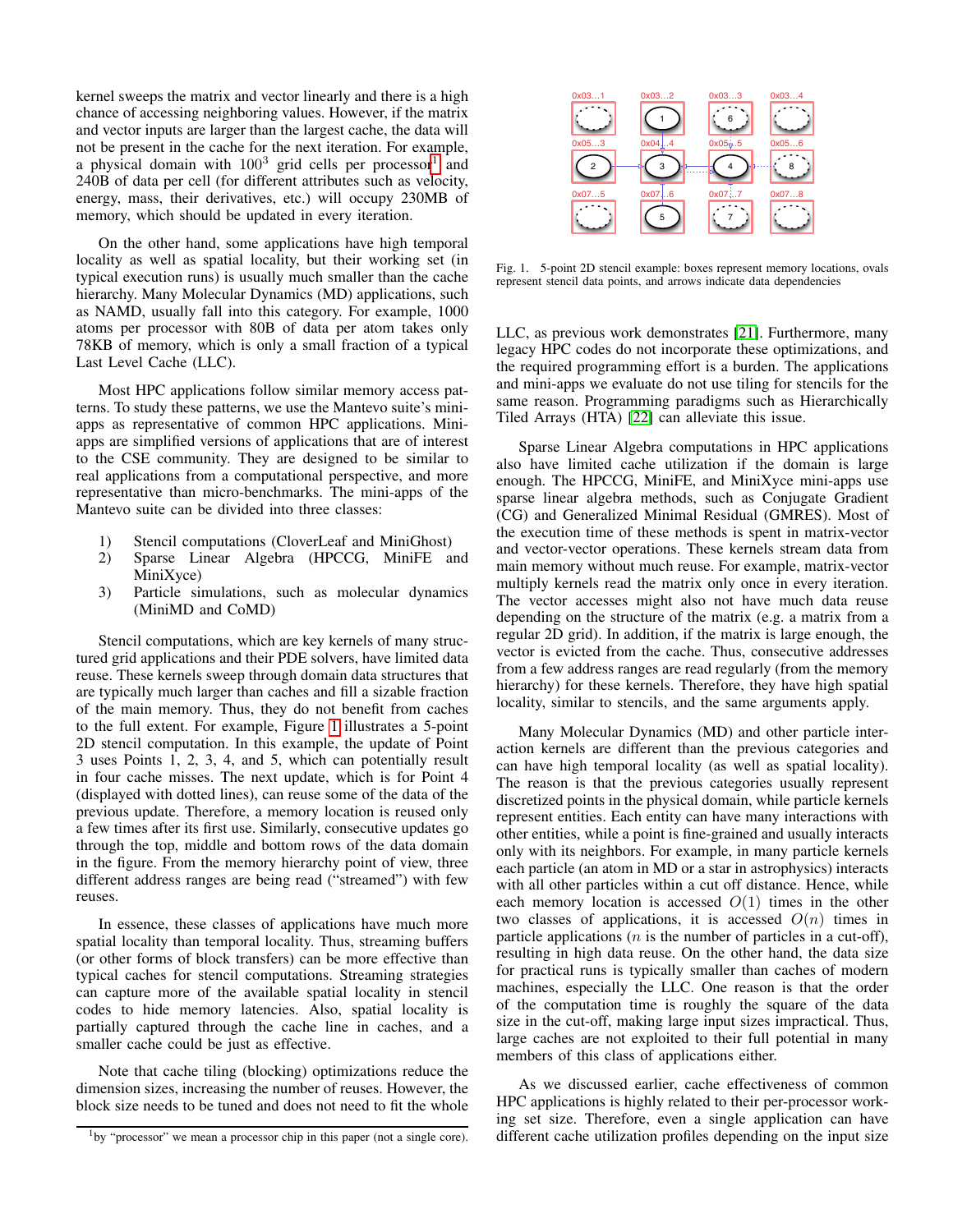and the number of processors used. Thus, there is no single cache hierarchy configuration that could fit all cases, providing the highest performance and energy efficiency.

## *C. Runtime Systems*

In HPC environments, the RTS mainly mediates the communication and provides parallel services, such as message passing in MPI. This parallel management, in addition to applications' persistence, empowers the runtime system to provide other important features such as load balancing [\[19\]](#page-11-9), fault tolerance [\[23\]](#page-11-13), efficient parallel I/O [\[24\]](#page-11-14), [\[25\]](#page-11-15), and power management [\[26\]](#page-11-16), [\[27\]](#page-11-17). Therefore, an adaptive RTS orchestrates a control system [\[28\]](#page-11-18).

Our approach is based on the management of Sequential Execution Blocks (SEBs), which we define as sequential computations between two communication calls (e.g. MPI calls). The RTS has control before and after each SEB, but it cannot usually interrupt it. These SEBs are repeated every iteration and they perform roughly the same computation (especially from a cache access perspective). For example, in most stencil codes the processors iteratively exchange the boundaries and update their values in an SEB. Thus, we try to adapt the caches to the SEB that is about to execute.

# III. CACHE HIERARCHY

## <span id="page-3-0"></span>*A. Cache Structure*

Modern processors have multiple levels of very large caches to hide memory latency as much as possible. For example, the Intel Xeon E7-8870 [\[29\]](#page-11-19) has 30MB of L3 cache in SRAM technology and IBM POWER8 [\[30\]](#page-11-20) has 96MB of L3 cache in eDRAM technology. Architects try to incorporate larger caches to accelerate different workloads, while meeting the area, power, and latency budgets (e.g., it is critical in many designs to have only one cycle latency for L1 caches). Therefore, a large fraction of the silicon area is used by caches.

The cache hierarchies are designed for a diverse set of applications and hence, a fixed design might not be best for every workload. Furthermore, most supercomputers use commodity processors, which are designed for other (non-HPC) markets with different workloads. These factors result in immense waste of power and energy in supercomputers. For example, "big data" applications such as graph analysis might not have any locality because they are unstructured in their memory accesses (e.g. *pointer chasing* pattern). Thus, a level of adaptivity is needed to match the running application without too much hardware overhead.

# *B. Cache Power*

Caches consume a large fraction of processor chips' power budget. For example, even with many advanced hardware power reduction techniques in place, caches in POWER7 consume around 40% of the total power [\[1\]](#page-10-0). The power consumption of caches depends on the technology, but our approach can help in most cases. SRAM technology has high leakage but is faster. On the other hand, eDRAM has much less leakage and higher capacity but needs to be refreshed [\[31\]](#page-11-21). Our approach can help with either technology.

Turning off ways of caches, used in our approach, can save the power consumption of various caches differently. In conventional caches, tag lookup and data access are performed in parallel for faster access. Therefore, considering that a large fraction of dynamic energy is consumed in data arrays, turning off ways of the cache saves significant dynamic energy in addition to leakage (static) energy. On the other hand, the caches that are not on the critical path of the processor can be made so that tag and data accesses are done sequentially, accessing only one way after tag lookup [\[32\]](#page-11-22). Thus, turning off ways can only save leakage energy in this case. This usually applies to Last Level Caches (LLC), which consume a lot of leakage energy.

# *C. Architectural Opportunities*

Modern set-associative caches are partitioned into multiple sub-arrays for performance reasons, and only minor hardware modifications are required to turn them off. Previous work proposes to do so, through simple changes to the cache controller and the addition of a register to let software turn ways off [\[32\]](#page-11-22).

Most recent processors (and proposals) incorporate advanced features which let the software control various aspects of the processor similar to what we need, so our proposal is practical. The Angstrom architecture [\[16\]](#page-11-6), which has been proposed for extreme-scale computing, allows the cache size to be changed by turning off ways and banks of the caches in software. The RAPL (Running Average Power Limit) [\[33\]](#page-11-23) interface of recent Intel processor lets the software limit the power consumption of the chip among other features. The architectural support we need for our approach seems to be much simpler than RAPL.

## <span id="page-3-1"></span>*D. Streaming*

Some related proposals focus on streaming strategies as a cache efficiency technique for scientific applications [\[34\]](#page-11-24). In short, streaming relies on the spatial locality of HPC applications to load more data to reduce memory access latency. This can improve both performance and energy efficiency. In this work, we propose a unique software-controlled reconfigurable streaming scheme.

Streaming schemes strive to recognize the memory accesses with simple patterns (*streams*) and prefetch them using prefetch buffers. When a memory access misses in the cache, a stream is allocated and the cache blocks are prefetched starting from the missed target. Thus, subsequent memory accesses of the stream will have the data available in the cache. This method is simple, but it is usually effective for HPC applications because of the common patterns discussed in Section [II.](#page-1-0)

Since most HPC applications usually access multiple arrays in each loop (e.g. pressure and temperature at each grid point), using more than one stream is useful (i.e., *multi-way streams*). When a memory access misses in the cache (i.e. it is not prefetched by the other streams), an old stream is flushed and a new stream is allocated starting at the miss address. We assume a Least Recently Used (LRU) policy to select the stream to be deallocated.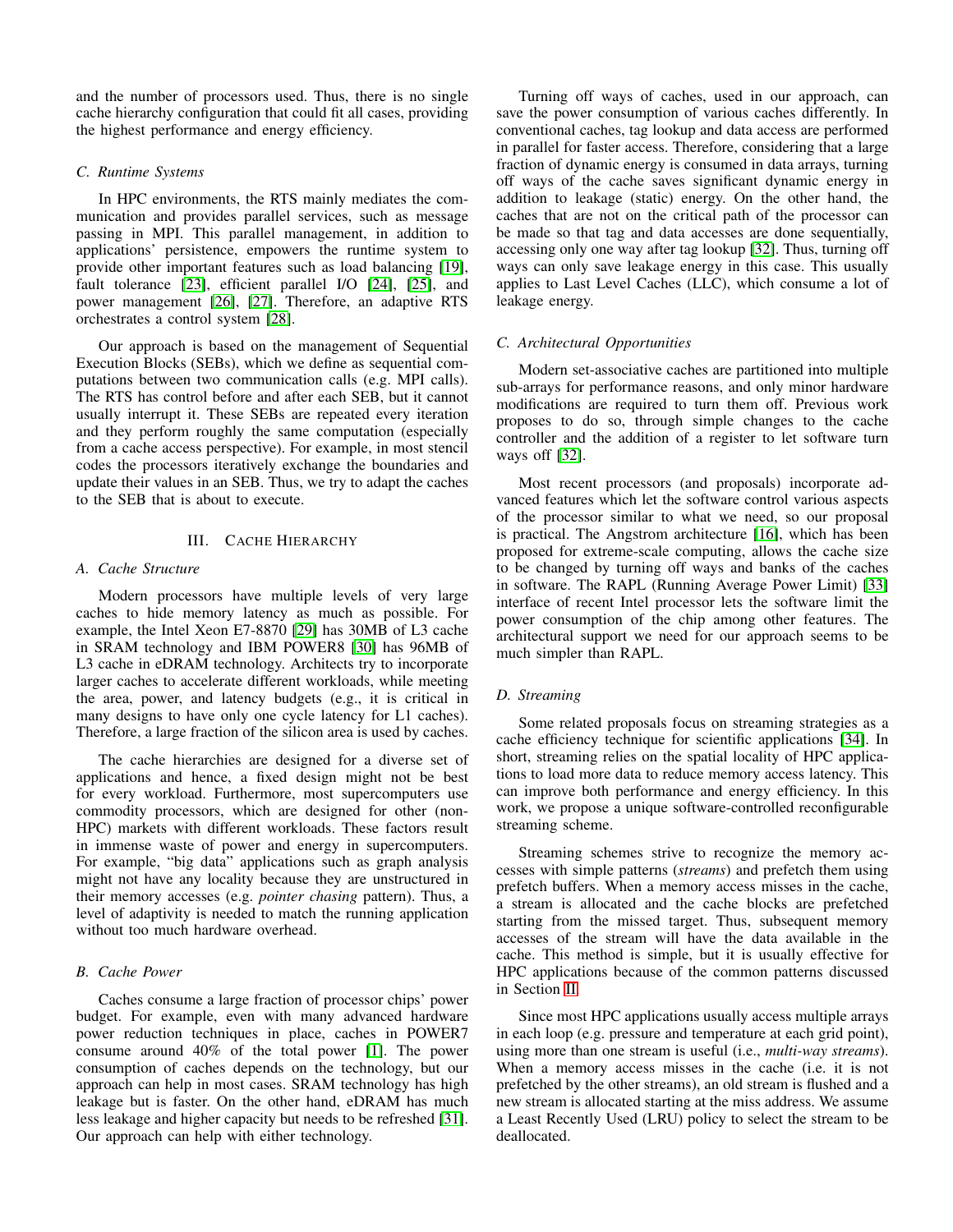The *depth* of the stream is an important parameter. Streams should be deep enough to hide the memory latency for the subsequent accesses, but not *too* deep. If a stream is too deep, it competes with other useful accesses, potentially delaying them. Also, it can evict useful blocks from the cache. Thus, it can waste memory bandwidth and energy. We evaluate the reconfiguration of the depth of streams in Section [VI.](#page-8-0)

It is important to filter isolated references, as allocating streams for them can waste memory bandwidth and energy. This is done with a small *history buffer* that stores the addresses of recent misses. A stream is allocated only when a miss to a block occurs next to a previously missed block (e.g. a and  $a + l$ ). This also facilitates the detection of nonunit strides that are prevalent in some HPC applications (e.g. accesses to addresses of a,  $a + d$ , and  $a + 2d$ , for  $d > 1$ ). A stream can have unit strides or non-unit strides depending on the application's memory access pattern.

In this paper, we reconfigure the cache's (used as the streaming buffer) size and prefetch depth automatically to improve performance and energy efficiency significantly. This needs some hardware support (e.g., a small stream detection table), but it is relatively low cost. For the streaming implementation in this work, we use a previous work [\[34\]](#page-11-24) that identifies a few streams of constant stride. However, we do not use a separate stream buffer and prefetch to the LLC instead (more details in Section [VI\)](#page-8-0).

#### <span id="page-4-0"></span>IV. RECONFIGURATION IN ADAPTIVE RUNTIME SYSTEMS

In this section, we introduce our approach for automatic way reconfiguration of the cache hierarchy. First, we present our baseline approach, which is enough for many common applications. Then, we formulate the general problem of application pattern recognition to incorporate more applications.

## *A. Overview of Our Approach*

The RTS can easily identify common iterative patterns. This can be done by monitoring communication calls (e.g., MPI\_Recv, MPI\_Barrier etc.) to see if they are repeated regularly with similar arguments. The time between the matching calls is the iteration time and should be reasonably consistent. Even complex HPC patterns can also be expressed using Formal Language Theory, as discussed later. Alternatively, some applications have calls to the RTS marking the end of each iteration, which are used for other purposes such as load balancing and fault tolerance. For example, calls that mark the best place for checkpointing are usually made between iterations.

Figure [2](#page-4-1) presents the time between successive calls to MPI\_Allreduce in MILC [\[4\]](#page-10-3), which is a prominent code for Quantum Chromodynamics (QCD), running on a BlueGene/Q system. The *Allreduce* collective is called in the Multi-CG solve phases of MILC, which designates the CG steps. As can be seen, there is a clear regular pattern even for this sophisticated application. After removing the outliers, the average is 6.893 ms with a standard deviation of only 0.045 ms. In addition, the patterns for other phases of MILC are also regular (but with nearest-neighbor communication instead of collectives). Thus, even a sophisticated application such as MILC has a repetitive and regular pattern that is recognizable



<span id="page-4-1"></span>Fig. 2. Time between calls to Allreduce in MILC

by the runtime system using the the time between communication calls.

Note that, just like other runtime adaptation mechanisms such as load balancing, we ignore the initialization and some iterations in the beginning of the execution. However, since initialization is usually a small fraction of the execution time, using the best configuration is not essential.

After identifying the iterative pattern and reconfiguration units (i.e., Sequential Execution Blocks (SEBs)), the RTS should ensure the iterations and their SEBs are the same across different processors. For this purpose, the runtime gathers some *characteristic information* about the execution of each SEB on different nodes, including execution time, instructionbased samples [\[35\]](#page-11-25), and key performance counters. Then, reconfiguration is applied if the attributes are within a threshold on all nodes. This can be accomplished by collective calls (e.g. Allreduce) that determine if the collected attributes are statistically similar (e.g. the minimum and maximum of the attributes are not too far from the average).

After finding the persistence pattern, the best cache sizes need to be found for each reconfiguration unit (SEBs or whole iteration). For example, the  $(2,1,2,4)$  configuration specifies that 2 ways need to remain active for L1D cache, 1 way for L1I cache, 2 ways for L2 cache and 4 ways for L3 cache. This is accomplished by applying and benchmarking different configurations on different processor in parallel to find the best one. We can map the configurations to sequential numbers and each processor can use its number (e.g. derived from MPI ranks) to know which configuration it needs to try. Different processors measure the execution time and energy consumption for some number of iterations and the minimum is reported by collective calls (e.g. Allreduce). The best configuration is then used on all the processors.

When the best configuration is applied, the RTS observes the execution of future iterations until the attributes become significantly different. Then, our method is invoked again to adapt to the change. Note that if the variation of the application is so high that our method could degrade performance, we switch to the default configuration (full size caches and normal policy), which is the "safest." In our experiments, we found that the runtime would not need to switch to the default configuration very often, but this is possible in the general case.

Our approach in the RTS can be summarized as follows:

1) Determine iterations (and relevant SEBs)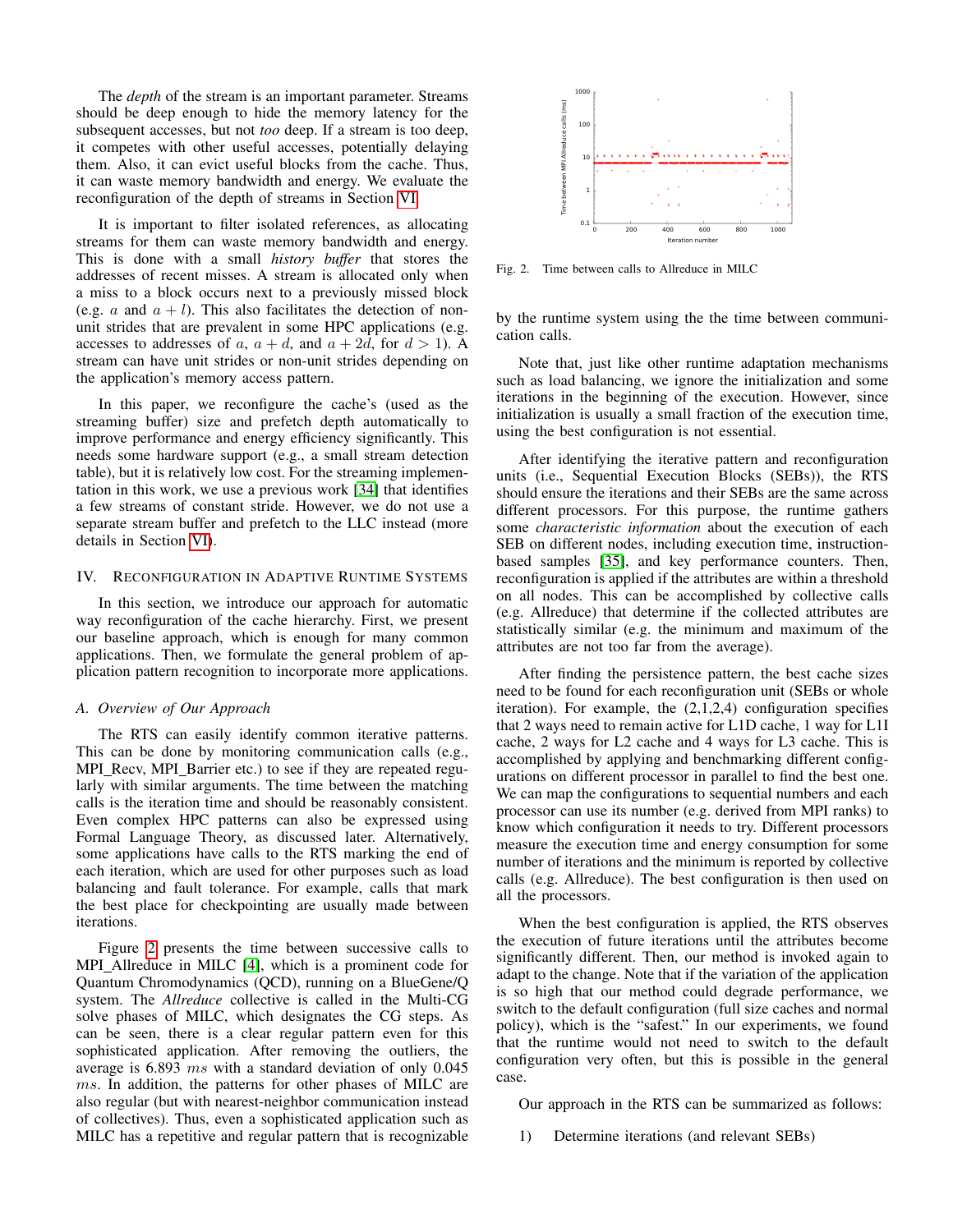- 2) Ensure the SEBs are the same across processors
- 3) Run different configurations on different processors and find the best in performance and power/energy efficiency
- 4) Apply the best configuration to all processors
- 5) Observe the execution and repeat if behavior changes

Note that we depend on the fact that SEB characteristics are the same or similar on different processors. This follows from the Single Program Multiple Data (SPMD) paradigm assumed in most distributed memory parallel languages, such as MPI.

## *B. Generalization*

Most scientific applications are structured: they can have multiple phases in each overall iteration, but these phases are also often iterative, forming a "hierarchical" iteration structure. For example, Figure [3](#page-5-0) depicts different phases of MILC on four processors. This is a timeline diagram, where different phases (e.g domain updates with nearest neighbor communication, and CG solve) are color-coded differently. Note that the executions of four processors are stacked, but they appear very similar.

Using Formal Language Theory, the hierarchical iterative structure of an HPC application can be expressed as a *Regular Language*. We define each unique SEB as a symbol a of an alphabet Σ. Each application execution might have a different number of iterations and hence, is a *word* of the language.

Theorem. *A hierarchical iterative pattern is a regular language.*

*Proof by construction:* Each execution is a number of repeated iterations. Therefore, the pattern can be written as a regular expression of this form:  $(a_0, a_1, ..., a_d)^*$ , where each  $a_i$  is a regular expression for each (possibly iterative) component of each iteration. The regular expressions  $a_i$  can also be constructed in the same way, since each component is iterative as well. Following this procedure, in a finite number of steps, the whole regular expression can be constructed recursively. Hence, the language is regular, since it has a regular expression.

The general problem of finding the application's pattern (to use for phase change detection) is a pattern recognition problem. Using our formulation, it can be modeled as a classical Formal Language Theory problem: *learning a regular language from text* [\[36\]](#page-11-26), [\[37\]](#page-11-27). During the application profiling, we collect a stream of symbols that are from a regular language, and we need to infer the language.

In the profiling phase, we gather a string of symbols (*Sample* S) of the language by monitoring the SEBs. We need to infer the grammar to build a deterministic finite automaton (DFA). Recall that a DFA is a tuple  $(\Sigma, Q, q_{\lambda}, F, \sigma)$  where  $\Sigma$ is a finite alphabet, Q is a finite set of states,  $q_{\lambda}$  is an initial state  $(q_{\lambda} \in Q)$ , F is a set of final states  $(F \subseteq Q)$ , and  $\sigma$  is a transition function ( $\sigma : Q \times \Sigma \rightarrow Q$ ). For example, Figure [3](#page-5-0) can be rewritten as a list of symbols:  $a_0a_1a_2a_3...$ 

A simple solution is to use a *prefix tree acceptor (PTA)* [\[38\]](#page-11-28), [\[37\]](#page-11-27). A PTA is a tree-like DFA that has all the prefixes of the sample as states, and is *strongly consistent* with



Fig. 3. Timeline view of phases of MILC: time is on  $x$  axis and four processors are stacked on  $\hat{y}$  axis. Colors represent different computations. This figure illustrates the regular iterative pattern of MILC.

<span id="page-5-0"></span>

<span id="page-5-3"></span>Fig. 4. PTA for sample abc.

the sample, which means that it only accepts the sample<sup>[2](#page-5-1)</sup>. Algorithm [1](#page-5-2) demonstrates how a PTA can be built from a sample. In essence, the PTA has one state for each prefix of the sample. For example, if the sample is abc, the PTA has a state for a, ab, and abc. The transition function has only one transition per state, which goes to the state representing the next longer prefix. For example, the state for a only goes to the state for ab. Figure [4](#page-5-3) illustrates the PTA that is built by this algorithm for sample abc.

```
Algorithm: Build-PTA
Input: Sample S
Output: DFA A=(\Sigma, Q, q_\lambda, F, \sigma)F \leftarrow \emptyset;Q \leftarrow \{q_u : u \in PREF(S)\};for q_{u \cdot a} \in Q do
|\sigma(q_u, a) \leftarrow q_{u \cdot a};end
F \leftarrow F \cup \{q_S\};Algorithm 1: Build PTA from sample.
```
<span id="page-5-2"></span>Learning from text by a PTA can be challenging since the number of states can grow large. However, in practice, the number of SEBs that execute in the profiling stage is small. Furthermore, the number of DFA states can be reduced easily. For example, the application might have 1000 relaxation steps followed by 1000 CG steps in each overall iteration. This translates to 2001 DFA states since there these many prefixes in the string of the iteration pattern in our formulation. To reduce this number, we combine all of the CG steps together to form only one symbol since the same SEB is repeated. This fits our purpose since similar SEBs will have the same cache configuration. In this way, our example will have only three states in its DFA. Note that there are *state merging techniques* that can be used to merge *compatible* states (please refer to the references [\[36\]](#page-11-26), [\[37\]](#page-11-27)). However, for practical cases, the number of states is already very small after applying our technique.

The inferred DFA (equivalent to a regular expression) will be used for the rest of the application execution by the RTS

<span id="page-5-1"></span><sup>&</sup>lt;sup>2</sup>We have simplified the definitions and the algorithm for our purpose but in general, there can be multiple *positive* and *negative* samples of the language to learn from.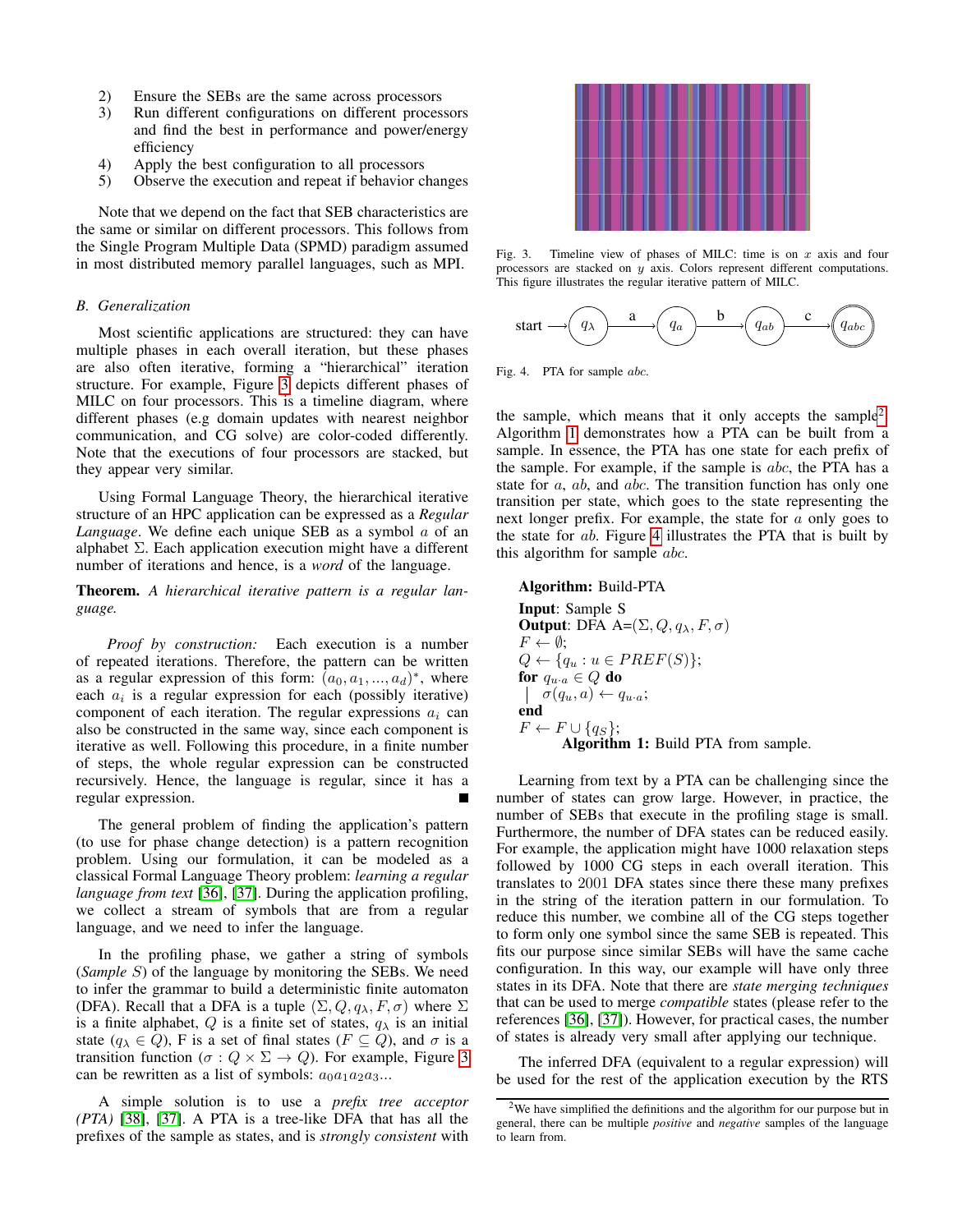to predict the future of the application. In this formulation, predicting the future of the application is similar to simple pattern matching of regular expressions. For instance, when the RTS is in state  $\alpha$  and the next state is  $ab$ , the RTS predicts that the SEB that b represents will be executed next, so it changes the configuration to the best one for b before its execution.

Using our approach, the patterns of sophisticated HPC applications can be expressed by simple regular expressions. For example, NAMD performs three force calculation steps (a), before an FFT for long range force calculations (b). Therefore, the regular expression  $(a^3b)^*$ . MILC's pattern illustrated in Figure [3](#page-5-0) seems more complicated, but it can be expressed as the regular expression  $((a_0a_1a_2a_3)^5b_0b_1b_2b_3)^*$  using our method.

Some HPC applications consist of multiple potentially very different regular modules, but they can be handled similarly. Although the application might seem more complicated, the resulting pattern is still a regular language due to the following lemma:

# Lemma. *The concatenation of multiple regular languages is a regular language.*

Therefore, the RTS will construct a single DFA, encompassing the execution of all the modules, and our approach is applied without any change.

In some applications, the processors are divided into logical groups that perform different computations, and this *application heterogeneity* needs to be taken into account to be able to apply our scheme in these cases. For example, in a climate simulation application, some processors might simulate parts of the physical domain that is inside a storm. Therefore, they might be performing different computations than the processors that do not simulate a storm. Hence, the cache hierarchy requirements might not be the same for all of the processors. In general, programmers (mostly in the SPMD programming model) can divide the processors into logical groups to perform different computations. To incorporate these cases, when the SEBs are not the same across different processors, the RTS can run a parallel clustering algorithm that identifies similar processors based on their SEBs. For example, the processors simulating the storm might be running SEB  $a_2$ , while the others are running SEB  $a_1$ . In addition, the runtime can monitor the calls that are usually used by programmers for this purpose (such as MPI Comm split) as a hint. Then, the test of configurations phase of our approach is applied to each group separately. Also, each group can have a different DFA for pattern matching. Note that we do not require all the processors to have the same behavior. We simply need the pattern of each group to be regular.

In some applications, the phases can be slightly different across different overall iterations. As a hypothetical example, suppose the application has a CG phase in each overall iteration, and the number of CG iterations required for convergence can be between 995 and 1005. This is non-deterministic from the RTS point of view and can be modeled using a *Probabilistic Finite Automaton (PFA)* or similarly as a Hidden Markov Model (HMM) (please see references [\[39\]](#page-11-29), [\[40\]](#page-11-30)). However, this general formulation will increase the complexity of the problem and is not needed in our setting. To handle these cases, the runtime only needs to choose a "conservative" cache configuration when the next DFA state is not known. In our example, assume that the next phase needs a larger L3 than the CG phase. Therefore, the runtime chooses a cache configuration with a larger L3 for the last few iterations of CG (from iteration 995) because it does not know exactly when the next phase starts. This technique avoids performance degradation of the next phase.

The conservative cache configuration is constructed by examining the possible future states and setting the size of each cache level to the largest of the configurations. In our experiments, we found that this has negligible impact since only a small fraction of the execution time would need conservative configurations. Note that in some rare scenarios, the structure can slightly change (such as two SEBs running in switched orders in CHARM++ [\[41\]](#page-11-31), [\[42\]](#page-11-32)), but these variations can be handled conservatively as well. Moreover, the runtime goes to a conservative cache configuration when there were too many mistakes in the DFA's predictions. This avoids overheads for the uncommon applications that are not persistent. In depth study of these cases is beyond the scope of this paper.

# *C. Practical Details*

The overheads of our scheme are very small compared to the overall application runtime and also can be measured and controlled easily by the RTS. The overhead of checking the configurations is negligible since it only impacts a few iterations. For many common applications, reconfiguration is done only once. For most others, the runtime reconfigurations are rare due to persistence. Note that scientific applications usually run for a long time and for many iterations. For example, according to the available data (for several months) of the BlueGene/P installation at Argonne National Lab (Intrepid), the average runtime of a job was 5176 seconds (6817s for jobs larger than 8k core jobs, which are less likely to be test runs). Slowing down a few iterations (usually in the hundreds of milliseconds range) is therefore negligible.

The dominant hardware overhead for reconfiguration is invalidation traffic ("flushing") in the caches, which is added to the software overheads (system calls, calculations, table lookups, etc.) caused by the RTS. Only the modified cache lines of inactive ways need to be flushed before turning them off, which typically takes less than a microsecond (a few thousand CPU cycles). In addition, using an experimental module in the CHARM++/AMPI system, we found the software overheads to be negligible. Therefore, the total overhead is usually on the order of microseconds, while SEBs are usually hundreds of microseconds. The programmer usually ensures that SEBs are long enough to amortize communication overheads, so SEBs are usually coarse enough for reconfiguration. Therefore even frequent reconfiguration can be practical.

Some communication calls need to be "combined" (considered as one call with no SEB in between) if they are too close together in time, since they are logically one communication step and they do not represent different SEBs.

For example, in a particular phase MILC repeats the pattern illustrated here for each neighboring processor before doing the actual local computation:

| ~1ms { | MPI_Irecv() |
|--------|-------------|
|        | MPI_Isend() |
|        | MPI Wait()  |
|        | MPI Wait()  |
|        |             |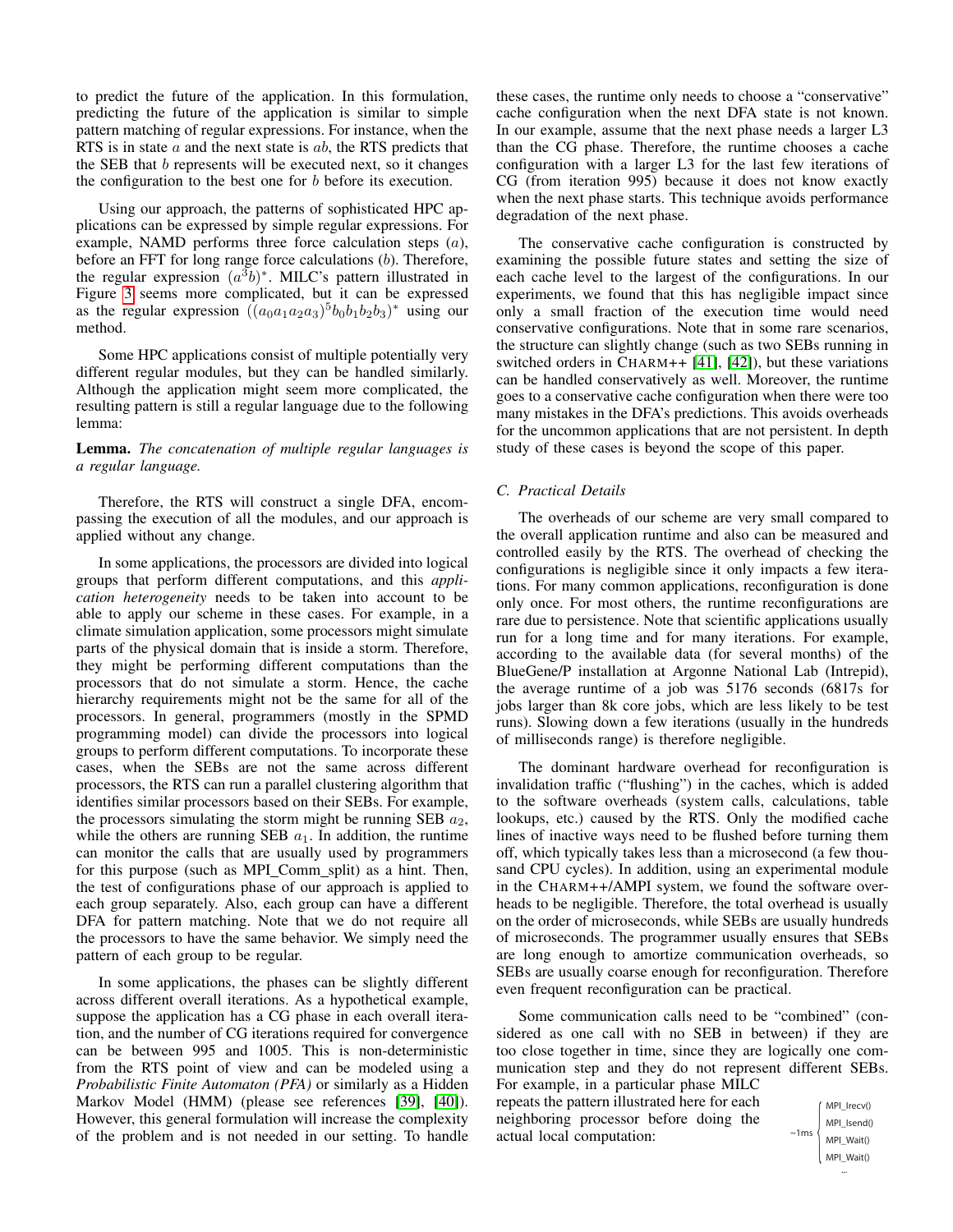These calls need to be considered as one call, since all of them happen in a short one millisecond interval, and there is negligible computation in between.

In general, the unit of reconfiguration should be selected judiciously. At one extreme, it can be as coarse-grained as the whole iteration (and hence reconfiguration is done only once). On the other hand, it can be as fine-grained as each SEB (or even finer than that if possible).

In practical settings, there might be minor timing variations of the SEBs on some processors (e.g. due to correctable ECC errors sometimes occurring). Therefore, the RTS needs to average SEB attributes of multiple iterations to smooth out these minor temporal effects. Moreover, the SEB timings and attributes do not need to match exactly. They only need to be within a threshold.

### <span id="page-7-0"></span>V. EVALUATION OF RUNTIME CACHE RECONFIGURATION

#### *A. Methodology*

In this paper, we use a diverse set of common scientific applications for evaluation of our scheme. This is important as previous work has demonstrated the importance of benchmark selection for cache access analysis [\[8\]](#page-10-7). Instead of microbenchmarks, we use the Mantevo mini-app suite [\[2\]](#page-10-1) and real applications, including NAMD [\[3\]](#page-10-2) and  $\text{MILC}^3[4]^4$  $\text{MILC}^3[4]^4$  $\text{MILC}^3[4]^4$  $\text{MILC}^3[4]^4$  $\text{MILC}^3[4]^4$ . We have confirmed that all of these applications follow the patterns we described in Section [II.](#page-1-0) Furthermore, all the processors execute the same or very similar SEBs (from the cache access point of view).

We also add an FFT benchmark to complement the molecular dynamics mini-apps, since their computation is usually simplified and includes only the time consuming short range force calculations. However, the long range force calculations can become significant depending on various parameter values. In NAMD, those forces are integrated every four timesteps using an FFT kernel. We use the NPB-FT benchmark to represent that FFT kernel.

For simplicity, we assume the MPI+OpenMP programming paradigm, which means that OpenMP is used for parallelization across each processor's cores. However, runtime systems of pure MPI programs and other paradigms can easily apply our method at the processor chip level as well.

For all the experiments of this section, we use SESC [\[43\]](#page-11-33), which is a cycle accurate simulator. We simulate each unique SEB with different configurations, and find the wall clock time of each iteration for the whole application. The simulated system's parameters are chosen to be similar to real processors, and are presented in Table [I.](#page-7-3) We use CACTI [\[44\]](#page-11-34) for modeling the power and energy consumption of the caches. We assume that the ways of the L1 and L2 caches are activated in parallel for each access (for less latency), while only one way of the L3 cache is activated for each access, since L3 is not in the critical path of the processor. Thus, turning off the ways of the L1 and L2 will save dynamic energy, while it will only save leakage energy in the L3 cache.

<span id="page-7-3"></span>TABLE I. SIMULATED PROCESSOR'S PARAMETERS

| Chip                 | 8 Core CMP                             |
|----------------------|----------------------------------------|
| Core                 | MIPS32, 4 issue out-of-order processor |
| Instruction L1 (L1I) | 32 KB, 2 way                           |
| Data L1 (L1D)        | 32 KB, 4 way, WT, private.             |
| L <sub>2</sub>       | 256 KB, 8 way, WB, private.            |
| L <sub>3</sub>       | 16 MB, 16 banks, 16 way, WB, shared    |
| Technology node      | 32 nm                                  |
| Frequency            | 3.4 GHz                                |

In this work, we consider the properties of the application domains for our selection of the input sizes. For example, in stencil codes each element represents a point in the physical domain and the iteration's computation is linear in the input size. Consequently, large sizes are more common and practical. On the other hand, large input sizes are less common in molecular dynamics since the force computation in each iteration is not linear in the number of atoms and molecules. Table [II](#page-7-4) presents the input size per processor of each application in our experiments. These sizes are small compared to weak scaling runs that fill the node's main memory, but they are used for typical strong scaling runs. In addition, input sizes larger than the LLC usually behave similarly because of common streaming patterns discussed in Subsection [II-B.](#page-1-1) We study the effect of input size more extensively in different experiments.

<span id="page-7-4"></span>TABLE II. APPLICATION DOMAIN SIZES

| Mini-App     | Input Domain Size per Processor  |
|--------------|----------------------------------|
| CloverLeaf   | $960 \times 960$ grid            |
| CoMD         | 2744 boxes (including halo)      |
| NPB-FT       | $128 \times 128 \times 32$ grid  |
| <b>HPCCG</b> | $60 \times 60 \times 60$ grid    |
| miniFE       | $50 \times 50 \times 50$ grid    |
| miniGhost    | $100 \times 100 \times 100$ grid |
| minMD        | 6083 atoms (including halo)      |
| miniXyce     | 602 variables                    |

## *B. Results*

Table [III](#page-8-1) presents the cache configurations that result in the best energy efficiency, with only slight execution time penalty (0.5% penalty threshold). As can be seen, in most cases, half of the first level instruction cache and three quarters of the first level data caches were turned off for the best energy efficiency. The reason is that turning off ways of L1 caches can save a lot of energy, since they are the closest to the processor and have many more accesses. However, naive shutdown of ways of L1 caches can be detrimental, since they are critical for performance and increasing their miss rates can hurt performance significantly. In our simulation results (not presented here), some configurations with small L1 caches and not enough capacity in other caches resulted in more than one order of magnitude slow-down. Thus, the other levels need to have enough capacity to back up lower level caches, and configurations should be selected carefully.

The only configuration with multiple L1D ways enabled is for miniMD. The reason is that the working set (data structures of atoms) fits in the L1 cache. Because of the high computation per data element in molecular dynamics programs (discussed in Section [II\)](#page-1-0), the benefit of having them in L1 exceeds the power saving of turning off its ways.

<span id="page-7-1"></span> $3$ We use su3\_rmd in the MILC collection, which is usually used for benchmarking.

<span id="page-7-2"></span><sup>&</sup>lt;sup>4</sup>These two applications are used by thousands of scientists on largescale supercomputers, and were among the three applications used for the acceptance test of Blue Waters at Illinois.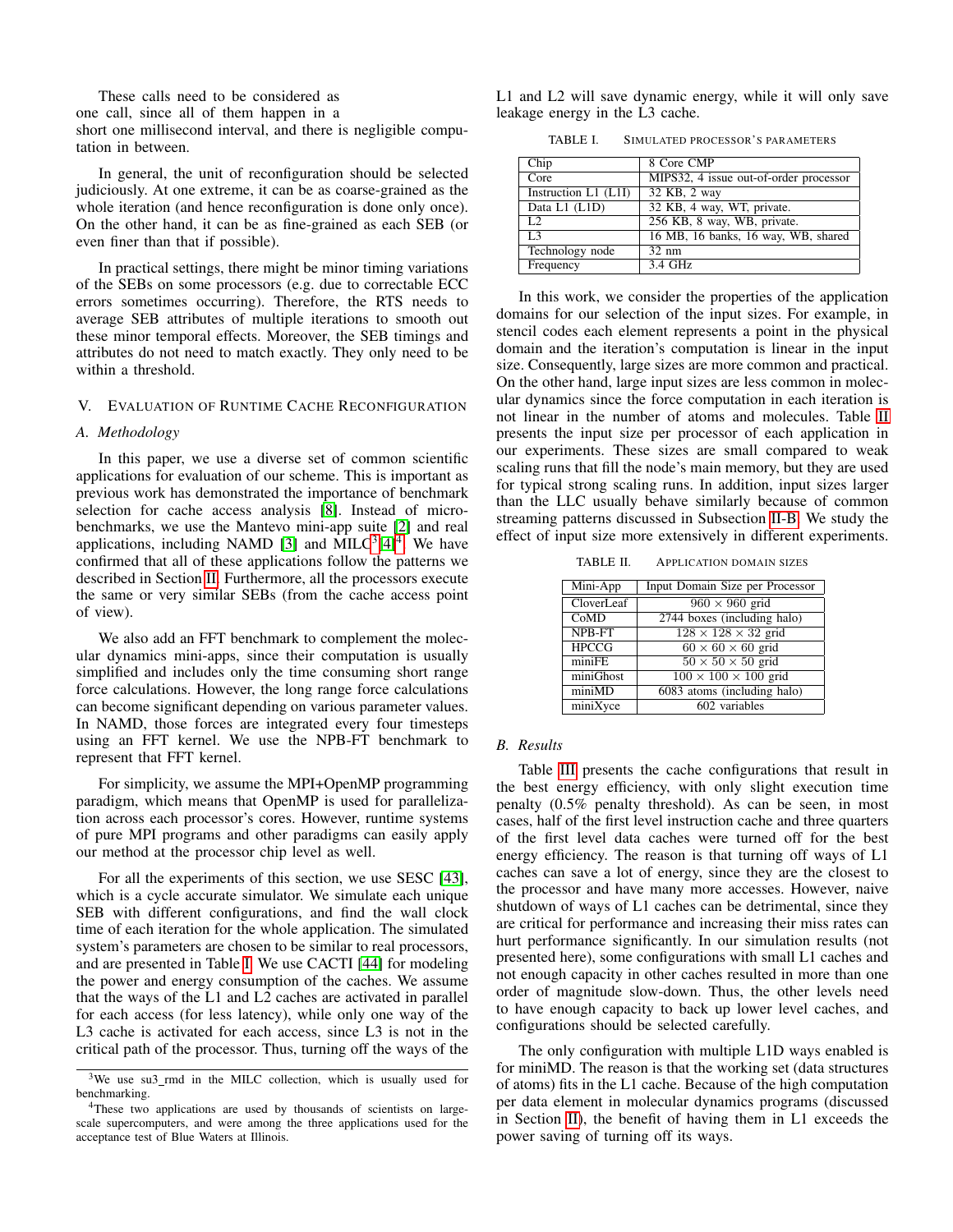<span id="page-8-2"></span>

Fig. 5. Time penalty and cache energy saving of reconfiguration with different time penalty thresholds

*Filtering Configurations:* We try all the configurations exhaustively since there are only a few SEBs but many processors in a supercomputer. For small scale (down to one processor) runs, one could try only the configurations that are more likely to achieve better performance and energy efficiency. Table [III](#page-8-1) shows that the set of high performing configurations is not diverse and only a few configurations can be the best for different applications. More investigation at the small scale is left for future work.

TABLE III. BEST CONFIGURATION FOUND WITH LOWEST ENERGY BUT WITHOUT PERFORMANCE PENALTY. FORMAT: (NUMBER OF CACHE WAYS ON)/(TOTAL NUMBER OF WAYS).

<span id="page-8-1"></span>

| $\overline{\text{Mini-App}}$ | L1D | L1I              | L <sub>2</sub>   | L <sub>3</sub> |
|------------------------------|-----|------------------|------------------|----------------|
| CloverLeaf-cell              | 1/4 | $\overline{1/2}$ | $\overline{2/8}$ | 16/16          |
| CloverLeaf-mom               | 1/4 | 1/2              | 2/8              | 16/16          |
| CoMD                         | 1/4 | 1/2              | 2/8              | 8/16           |
| NPB-FT                       | 1/4 | 2/2              | 4/8              | 16/16          |
| <b>HPCCG</b>                 | 1/4 | 1/2              | 2/8              | 16/16          |
| miniFE-cg                    | 1/4 | 1/2              | 2/8              | 16/16          |
| miniFE-diffuse               | 1/4 | 1/2              | 1/8              | $\frac{1}{16}$ |
| miniGhost                    | 1/4 | 1/2              | 2/8              | 16/16          |
| minIMD                       | 2/4 | 1/2              | 2/8              | 1/16           |
| miniXyce                     | 1/4 | 1/2              | 4/8              | 1/16           |

Figures [5\(a\)](#page-8-2) to [5\(c\)](#page-8-3) present the execution time penalty and energy savings of different mini-apps due to reconfiguration, with different performance penalty thresholds. Note that some mini-apps have more than one significant kernel (presented separately, such as miniFE-cg), while others are simple enough to take the whole iteration as reconfiguration units. From this figure, it is evident that with negligible change in execution time (less than 0.5% performance penalty threshold, 0.2% average actual penalty), very significant cache energy savings (up to 88%) are possible. On average, about 40% of cache energy consumption can be saved by just turning off ways of caches, without a significant performance penalty.

Furthermore, a small sacrifice in performance (less than 5% threshold, 2.4% average actual penalty) can result in more cache energy savings (about 67% on average). These small performance differences in the computation may not result in any performance degradation for many HPC applications because of inter-node communication. Moreover, minimizing cache energy without considering performance degradation results in more savings (about 78% average savings), but it can result in a very high penalty in some cases (6.4 times slowdown for miniGhost). This happens for miniGhost because <span id="page-8-3"></span>its data fits in the L3 cache, but this method is trying to turn L3 ways off to save leakage energy. This is clearly a suboptimal decision from the energy standpoint as well, because other energy consumption sources, such as extra memory transfers, have not been considered. One should consider other energy sources if available for measurement consequently or cap the performance penalty.

Figures [6\(a\)](#page-9-1) to [6\(c\)](#page-9-2) illustrate the behavior and effectiveness of our approach for different problem sizes. Figure [6\(a\)](#page-9-1) illustrates that our approach initially increases the cache size (mostly L3) to incorporate the working set, which is the most energy efficient decision. However, a larger cache is not very useful for very large working set sizes and decreasing the size adaptively is the best strategy. Figure [6\(b\)](#page-9-3) is consistent with the previous one, demonstrating that when the working set fits in the cache, less energy savings are possible (since that energy is consumed in a useful manner, following our discussion in Section [II\)](#page-1-0).

Figure [6\(a\)](#page-9-1) also demonstrates that our algorithm sometimes prefers to have more than one way of the L2 cache active, which is consistent with the results of Table [III](#page-8-1) but seems counter-intuitive in some cases. Our insight is that, especially when there are fewer L3 ways on, at least two L2 ways are needed to reduce the conflict misses in both L2 and L3. These complicated scenarios are difficult to handle by methods that do not test different configurations and only rely on system metrics.

#### VI. RECONFIGURABLE STREAMING

<span id="page-8-0"></span>Based on the memory patterns of HPC applications, it is beneficial to use a streaming strategy for two of the three application classes we identified (Section [II\)](#page-1-0). Following the discussion of Section [III-D,](#page-3-1) we propose an RTS-controlled reconfigurable streaming strategy. However, in our proposal, the cache organization is not changed and the system prefetches to the L3 cache instead of a specialized streaming buffer. When RTS switches to the streaming strategy, a streamer starts prefetching to the L3 cache. The streamer is a small structure which issues extra memory requests (similar to the CPU requests). Therefore, switching only involves turning the streamer on and off, which takes only a few cycles. The implementation details of the streamer hardware is similar to previous work [\[34\]](#page-11-24). Note that the streamer accesses are treated in the same fashion as the processor accesses (same cache line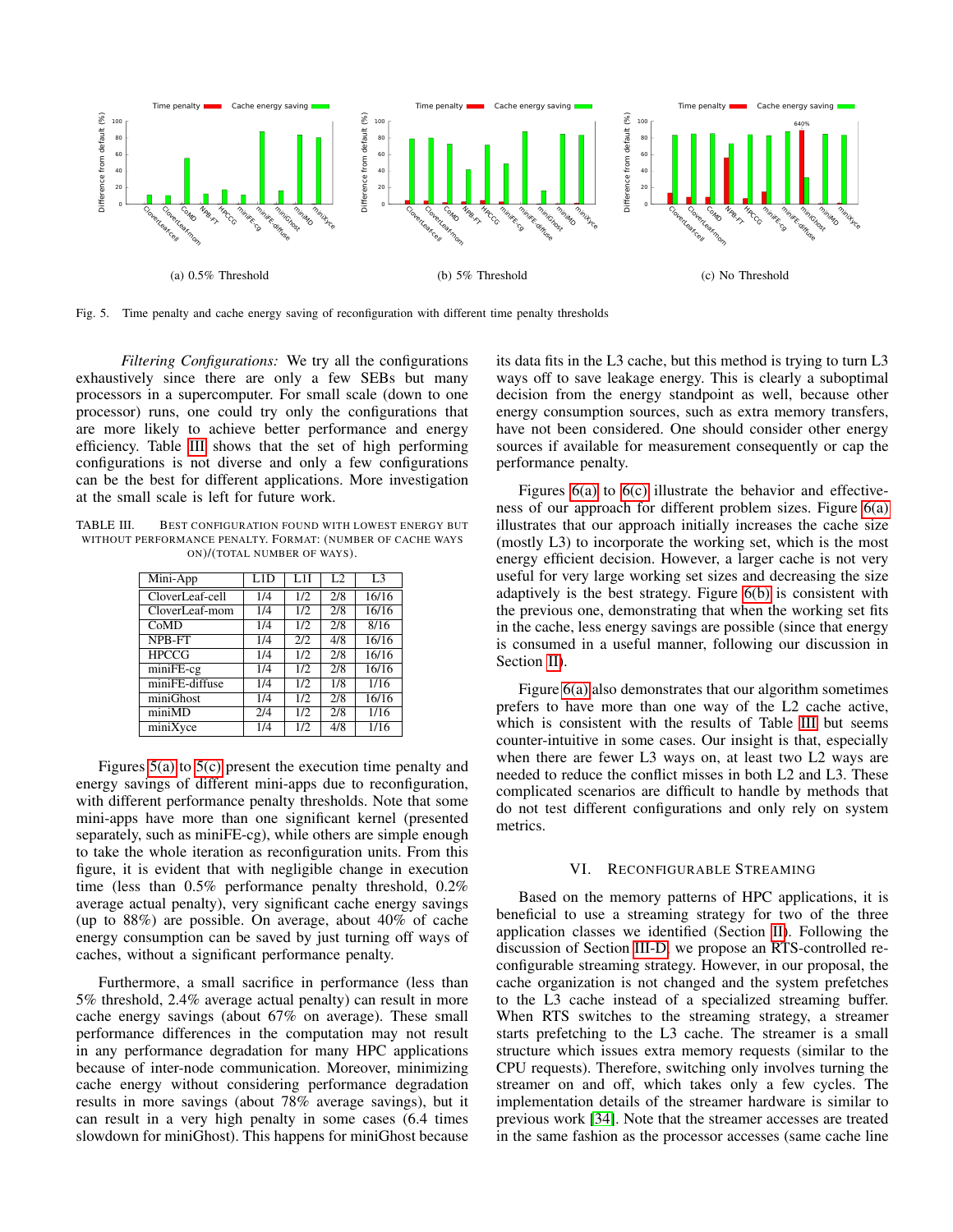<span id="page-9-1"></span>

Fig. 6. Reconfiguration with different input sizes

size, etc.). In this section, we use the SESC cycle-accurate simulator to evaluate our streaming approach.

There are two important parameters of the streaming strategy that need to be tuned based on the application and its input size. First, the size (number of ways) of the L3 to be used for streaming (as the streaming buffer) needs to be decided. A small streaming buffer can potentially harm performance because useful data might be evicted prematurely, increasing the cache miss rate. On the other hand, a larger than necessary streaming buffer will waste energy. Second, the best streaming depth needs to be determined carefully. Prefetching should bring enough data to the cache to hide memory latency, but too much extra data can evict useful data and waste memory bandwidth and energy. The RTS can tune these parameters dynamically. In general, choosing the streamer configuration is done in the same manner as choosing the cache configuration, and most of our previous discussions are directly applicable here as well.

The hardware implementation of software-controlled reconfigurable streaming is simple. The hardware for prefetching usually includes an adder that generates the next address to be prefetched from the previous address. The input of that adder can be exposed to software as a system register. Our approach does not add repetitive prefetch instructions (as in compiler prefetching approaches), so it avoids significant overhead.

Continuing with our HPCCG example, Figure [6\(c\)](#page-9-2) presents the results when the runtime only tunes the LLC cache size for streaming. The prefetch depth is fixed at four cache lines. The results demonstrate that streaming can improve performance significantly for larger input sizes of HPCCG, while saving more energy than basic reconfiguration of the L3 cache. For the  $100<sup>3</sup>$  grid size, performance is improved by 30%, while saving 75% of cache energy consumption (relative to the default configuration).

Tuning the prefetch depth seems is more challenging, and the RTS is the best agent for this task. Figure [7](#page-9-4) presents the runtime of HPCCG with different prefetch depths and cache sizes. In addition, various statistics of the system for these configurations are presented in Figure [8.](#page-10-10) As can be seen, the performance is better with more cache ways enabled, but the extra energy consumption might not be worth the slight performance increase in some cases. For example, having all 16 ways on improves performance only slightly compared to using 8 ways, but the energy cost is considerably higher as

<span id="page-9-3"></span><span id="page-9-2"></span>

<span id="page-9-4"></span>Fig. 7. Performance of different streaming configurations for HPCCG (input size  $50^3$ )

revealed in Figure [8\(a\).](#page-10-11) Using eight ways of the LLC with prefetch depth of 32 seems to be a good performance-oriented tradeoff, which improves performance by 32%, while saving 50% of the cache energy. If energy is the main factor, using only one way with prefetch depth of two can save 71% of cache energy, while improving performance by 28%.

Analyzing the performance behavior of streaming strategies is complex in modern processors because of intricate cache hierarchy interactions and out-of-order/speculative execution. Figure [8\(b\)](#page-10-12) illustrates that in many cases, LLC miss rate decreases with very deep prefetching, but Figure [7](#page-9-4) indicates that the performance becomes worse. More analysis reveals the reason: deeper prefetching reduces the memory delay for the mispredicted speculative paths, causing it to interfere more with the correct execution path. Figure [8\(c\)](#page-10-13) presents evidence for this conclusion: the number of instructions issued for the exact same computation increases with deeper prefetching. This means that the mispredicted speculative paths are making more progress and issuing more instructions, while the useful instructions committed are the same. Their excessive memory accesses evict useful data from various cache levels, harming application performance. This example demonstrates that tuning these parameters based on simple system metrics such as cache miss rate will not necessarily improve performance, and higher level software control in the RTS is needed.

#### VII. RELATED WORK

<span id="page-9-0"></span>The Exascale Computing Study report [\[45\]](#page-11-35) presents energy consumption as the main challenge for future systems, with data transfer within the memory hierarchy being a large component. Other previous studies have also characterized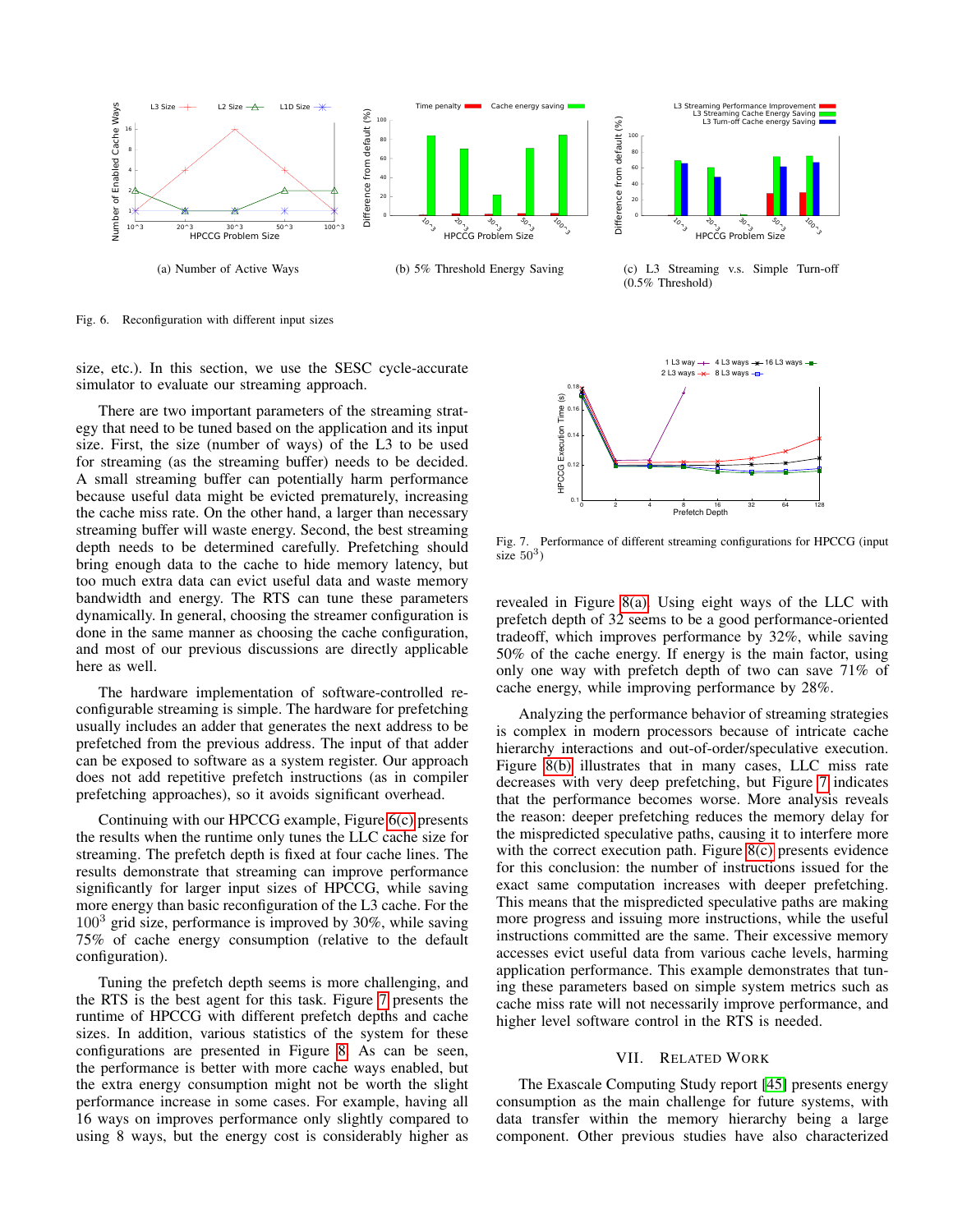<span id="page-10-11"></span>

<span id="page-10-10"></span>Fig. 8. Statistics of different streaming configurations for HPCCG (input size  $50<sup>3</sup>$ )

scientific applications [\[6\]](#page-10-5), [\[7\]](#page-10-6), [\[8\]](#page-10-7), mostly establishing that scientific applications can be incompatible with common memory hierarchies. Cicotti et al. [\[46\]](#page-11-36) evaluate the potential of cache reconfiguration for HPC applications (without proposing a practical solution), and suggest that significant savings are possible. Our results get close to their predictions. Thus, cache hierarchy reconfiguration is promising.

Automatic cache hierarchy reconfiguration in hardware has been explored extensively [\[9\]](#page-10-9), [\[10\]](#page-11-0), [\[11\]](#page-11-1), [\[12\]](#page-11-2), [\[13\]](#page-11-3), [\[14\]](#page-11-4). A survey by Zang and Gordon-Ross [\[15\]](#page-11-5) summarizes the literature on cache adaptation. However, it is hard to predict application's phase changes and behavior in hardware and the hardware's "window" might be too small to capture the whole iteration. Also, predicting the best configuration in hardware is difficult, and incorrect hardware reconfiguration might result in extreme application performance slow-down. Moreover, automatic cache reconfiguration in hardware makes the hardware even more complicated and might also increase the energy consumption (due to additional structures, tables, etc.).

Compiler directed cache reconfiguration has also been explored [\[17\]](#page-11-7), [\[18\]](#page-11-8). However, the compiler's analysis is usually limited because of the lack of runtime information. For example, array indices can be complicated in HPC application, inhibiting the required analysis. Thus, the RTS is the best agent to drive the cache reconfiguration. To the best of our knowledge, our work is the first to introduce a RTS-based adaptive cache reconfiguration in the of context HPC systems.

#### VIII. CONCLUSION

<span id="page-10-8"></span>Caches consume a large fraction of a processor's power, but a fixed cache configuration does not fit every application. We exploit the regular structure of HPC applications and the partitioned structure of caches to reconfigure the caches (turn on/off ways of the cache) in the RTS, and save a large fraction of cache energy. The RTS is the best agent to direct the reconfiguration, since it can recognize the application's pattern easily (as we showed using formal language theory), without programming effort or hardware implementation overheads. Using the SESC cycle-level simulator, we demonstrated that 67% of the cache energy is saved on average, while incurring only a 2.4% penalty in sequential computation. Assuming that 70% of the total power of an HPC system is consumed by its processors, and that 40% of each processor's power goes

<span id="page-10-13"></span><span id="page-10-12"></span>to its caches, 19% of the total power is saved using our approach. This power can be used to turn on more compute nodes and further improve performance for over-provisioned systems. Moreover, we established that the change of cache strategy to reconfigurable streaming can save up to 75% of the cache energy and also improve performance by 30% in some cases.

#### ACKNOWLEDGMENT

This work was supported in part by Intel under the Illinois-Intel Parallelism Center (I2PC).

#### **REFERENCES**

- <span id="page-10-0"></span>[1] V. Zyuban, J. Friedrich, C. J. Gonzalez, R. Rao, M. D. Brown, M. Ziegler, H. Jacobson, S. Islam, S. Chu, P. Kartschoke, G. Fiorenza, M. Boersma, and J. Culp, "Power optimization methodology for the IBM POWER7 microprocessor," *IBM Journal of Research and Development*, vol. 55, no. 3, 2011.
- <span id="page-10-1"></span>[2] M. A. Heroux, D. W. Doerfler, P. S. Crozier, J. M. Willenbring, H. C. Edwards, A. Williams, M. Rajan, E. R. Keiter, H. K. Thornquist, and R. W. Numrich, "Improving performance via mini-applications," Sandia National Laboratories, Tech. Rep. SAND2009-5574, 2009.
- <span id="page-10-2"></span>[3] J. C. Phillips, R. Braun, W. Wang, J. Gumbart, E. Tajkhorshid, E. Villa, C. Chipot, R. D. Skeel, L. Kalé, and K. Schulten, "Scalable molecular dynamics with NAMD," *Journal of Computational Chemistry*, vol. 26, no. 16, pp. 1781–1802, 2005.
- <span id="page-10-3"></span>[4] (2013) MIMD Lattice Computation (MILC) Collaboration Home Page. [Online]. Available: [http://www.physics.indiana.edu/](http://www.physics.indiana.edu/~sg/milc.html)∼sg/milc.html
- <span id="page-10-4"></span>[5] M. M. Tikir, L. Carrington, E. Strohmaier, and A. Snavely, "A genetic algorithms approach to modeling the performance of memory-bound computations," in *Proceedings of the 2007 ACM/IEEE Conference on Supercomputing (SC'07)*, 2007.
- <span id="page-10-5"></span>[6] R. Cheveresan, M. Ramsay, C. Feucht, and I. Sharapov, "Characteristics" of workloads used in high performance and technical computing," in *Proceedings of the 21st Annual International Conference on Supercomputing (ICS'07)*, 2007.
- <span id="page-10-6"></span>[7] J. Weinberg, M. O. McCracken, E. Strohmaier, and A. Snavely, "Quantifying locality in the memory access patterns of HPC applications," in *Proceedings of the 2005 ACM/IEEE Conference on Supercomputing (SC'05)*, 2005.
- <span id="page-10-7"></span>[8] R. Murphy and P. Kogge, "On the memory access patterns of supercomputer applications: Benchmark selection and its implications," *Computers, IEEE Transactions on*, vol. 56, no. 7, pp. 937–945, 2007.
- <span id="page-10-9"></span>R. Balasubramonian, D. Albonesi, A. Buyuktosunoglu, and S. Dwarkadas, "Memory hierarchy reconfiguration for energy and performance in general-purpose processor architectures," in *ACM/IEEE International Symposium on Microarchitecture (MICRO 33)*, 2000.